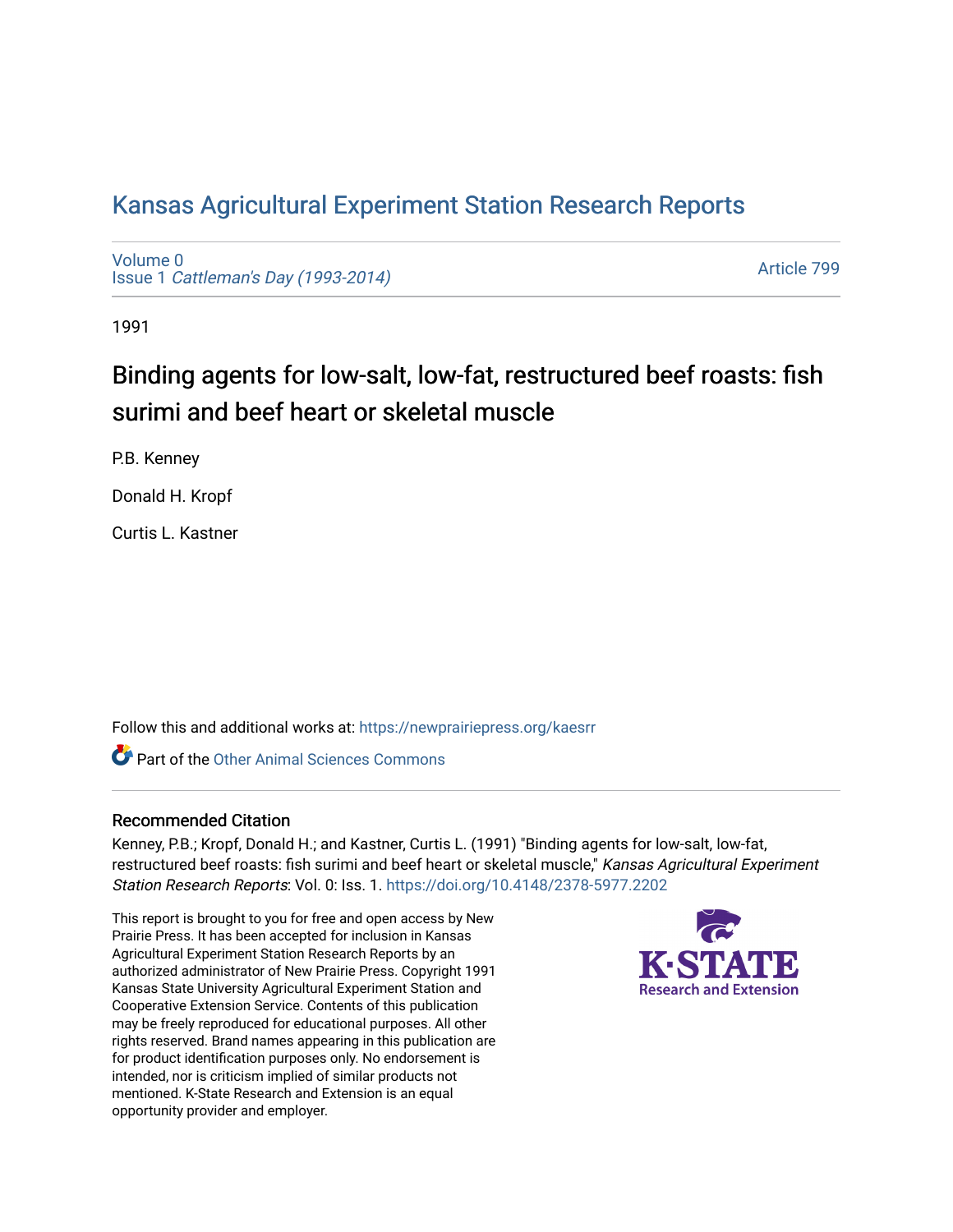# Binding agents for low-salt, low-fat, restructured beef roasts: fish surimi and beef heart or skeletal muscle

# Abstract

Five percent fish surimi, unwashed or washed ground beef, and washed or unwashed beef hearts were evaluated in precooked, chunked and formed, restructured beef roasts to determine if they would increase bind in low-salt (0.2% NaCl) product. An industry-like product with 1.0% NaCl and 5% unwashed ground beef was prepared, as well as a product with 0.2% NaCl and no binder. Roasts without binder were comparable in texture and integrity to those prepared with binding agents. Washing ground heart improved the sensory traits, texture measured instrumentally, and oxidative stability of the resulting products. Color was more stable for roasts containing ground heart. Roasts with 1.0% NaCl were firmer (P<.05) and had greater tensile strength (P<.05) than all other treatments. Adding salt increased binding more than adding binders, even though acceptable products could be made with minimal salt. Using binders with or without washing is not recommended, unless processors want to expand use of beef hearts.

## Keywords

Cattlemen's Day, 1991; Kansas Agricultural Experiment Station contribution; no. 91-355-S; Report of progress (Kansas State University. Agricultural Experiment Station and Cooperative Extension Service); 623; Beef; Restructured; Low-salt; Bind; Muscle washing

## Creative Commons License



This work is licensed under a [Creative Commons Attribution 4.0 License](https://creativecommons.org/licenses/by/4.0/).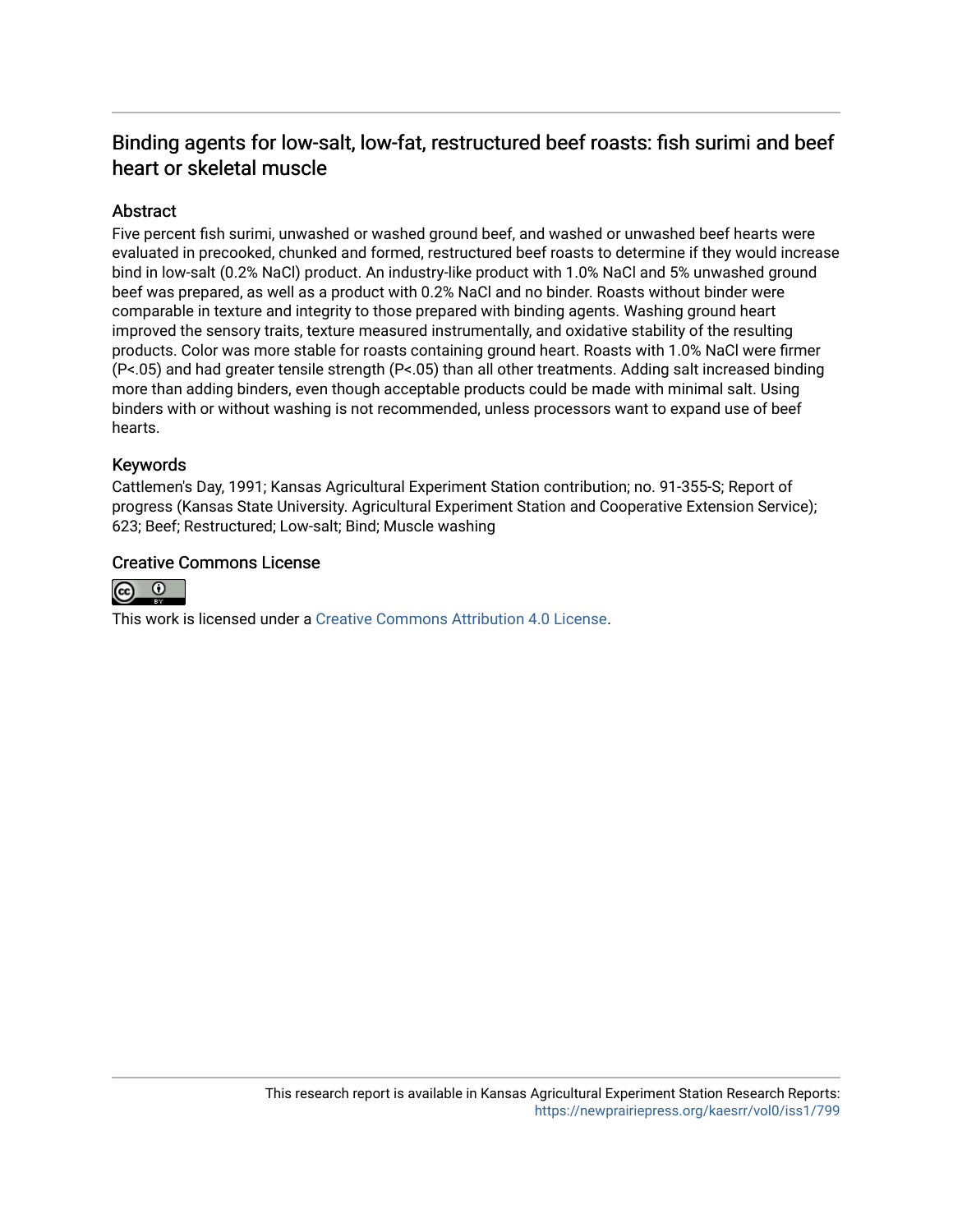### **BINDING AGENTS FOR LOW-SALT, LOW-FAT, RESTRUCTURED BEEF ROASTS: FISH SURIMI AND BEEF HEART OR SKELETAL MUSCLE**

*P. B. Kenney, C. L. Kastner, and D. H. Kropf*

#### **Summary**

Five percent fish surimi, unwashed or washed ground beef, and washed or unwashed beef hearts were evaluated in precooked, chunked and formed, restructured beef roasts to determine if they would increase bind in low-salt (0.2% NaCl) product. An industry-like product with 1.0% NaCl and 5% unwashed ground beef was prepared, as well as a product with 0.2% NaCl and no binder. Roasts without binder were comparable in texture and integrity to those prepared with binding agents. Washing ground heart improved the sensory traits, texture measured instrumentally, and oxidative stability of the resulting products. Color was more stable for roasts containing ground heart. Roasts with  $1.0\%$  NaCl were firmer (P< .05) and had greater tensile strength  $(P<.05)$  than all other treatments. Adding salt increased binding more than adding binders, even though acceptable products could be made with minimal salt. Using binders with or without washing is not recommended, unless processors want to expand use of beef hearts.

(Key words: Restructured, Beef, Low-salt, Bind, Muscle Washing.)

#### **Introduction**

As a result of greater concern over fat and its impact on coronary heart disease and because of consumer health concerns, emphasis has been placed on technology to produce low-salt, lowfat, meat products. But when salt is reduced in restructured products, processing and texture problems may arise. These effects can be partially overcome through the use of phosphates. More recently, fish surimi, a protein concentrate prepared from mechanically deboned fish, has been utilized as a binder. However, the cattle industry could benefit if a binder could be made from beef. Our experiment was designed to study the feasibility of manufacturing low-salt, low-fat, precooked, beef products; to determine if washing ground beef and hearts would improve their utility as binding adjuncts; and to determine if, in fact, binders are necessary in restructured roasts.

#### **Experimental Procedures**

Beef skeletal muscle from inside rounds and hearts (cardiac muscle) were separately ground through a one-eighth inch plate and mixed for 15 min with 5 volumes of tap water. Then the slurry was allowed to stand for 30 min. Water was decanted and the remaining residue was wrapped in cheesecloth and manually pressed to remove additional water. Total volume of water thus removed was recorded, then an equal volume of fresh water was added back, and the process was repeated. Following the second filtering and pressing, the residue was centrifuged, and the same levels of phosphate and sugar that were present in fish surimi were added as cryoprotectants.

Commercial fish surimi and the washed and unwashed ground beef skeletal muscle and hearts were each mixed with 4.0% salt, and the moisture content was standardized; then the binder blends were stored for 12 h at 38 to  $40^{\circ}$ F. Three major muscles from A-maturity beef chucks were manually trimmed of connective tissue and fat, chunked through a kidney plate, and stored for 12 h at 38 to  $40^{\circ}$ F. Then 5% binder was mixed with 95% muscle chunks, resulting in .2% salt in the raw product. Two additional treatments were evaluated: 1) 100% chunks, no binder, .2% NaCl; and 2)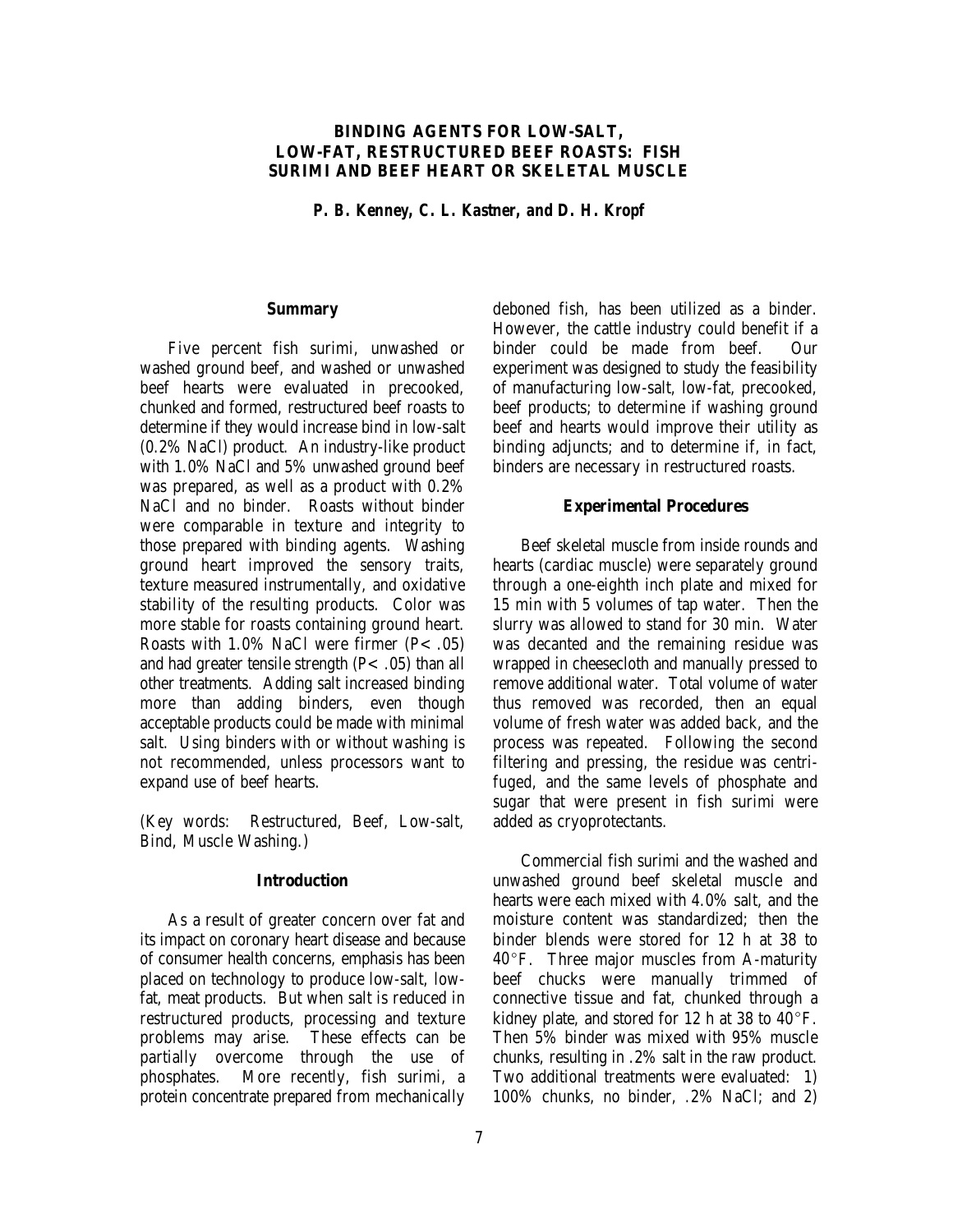95% chunks, 5% unwashed skeletal muscle, 1.0% NaCl. After air was evacuated the material was stuffed into #6, prestuck, fibrous casing and cooked to  $147^{\circ}$ F.

Proximate composition, instrumental and sensory texture, sensory flavor. and fat stability of the finished products were evaluated. Mineral content of each binder was measured.

#### **Results and Discussion**

Moisture ranged from 71 to 72%, fat from 3.9 to 4.3%, protein from 22 to 24%, and ash from 1.4 to 2.3% for cooked products. Products with 5% unwashed skeletal muscle and 1.0% NaCl (USM/1.0) had the highest (P< .05) Instron hardness, cohesiveness, and tensile strength values (Table 1). Although 1.0% NaCl was not sufficient to solubilize myosin, it did promote enough hydration for protein-water and protein-protein interactions during cooking to preserve structural integrity. Sensory evaluation (Fig. 1) showed that the product with 1.0% NaCl was firmer ( $P < .05$ ) and more brittle than those of other treatments. At the 0.2% NaCl level (Fig. 1), products without binder (0/0.2)) were firmer  $(P<.05)$  than products with unwashed cardiac (heart)

muscle (UCM/0.2) and commercial fish surimi (FS/0.2). Products without added binder (0/0.2) also had higher tensile strength (Table 1) than products with unwashed ground heart (UCM/0.2). Washing heart muscle increased (P<.05) firmness compared to unwashed cardiac muscle. Both unwashed and washed ground heart increased (P<.05) bloody-serumy flavor (Fig. 2) compared to all products, except those containing fish surimi. Higher TBA (thiobarbituric acid) numbers are an indication of more fat rancidity. Washing reduced  $(P<.05)$  24-h TBA numbers (Fig. 3); however, those products still had higher  $(P<.05)$  TBA numbers than all other products, except those made without binder. Higher bloody-serumy scores and TBA numbers for heart (cardiac muscle) may be the result of higher iron levels; iron contributes to metallic flavor and acts as a prooxidant. Unwashed and washed heart contained 49 and 31 µg of iron per gm of tissue, respectively, compared to 23 µg/g for unwashed skeletal muscle, 7.3 µg/g for washed skeletal muscle, and  $4.3 \mu g/g$  for fish surimi.

High (1%) salt was more effective in improving texture than any of the other treatments. All low-salt (0.2%) products had acceptable texture, even without binder addition. Muscle washing and binder addition are not necessary, unless the processor wants to expand the use of beef hearts.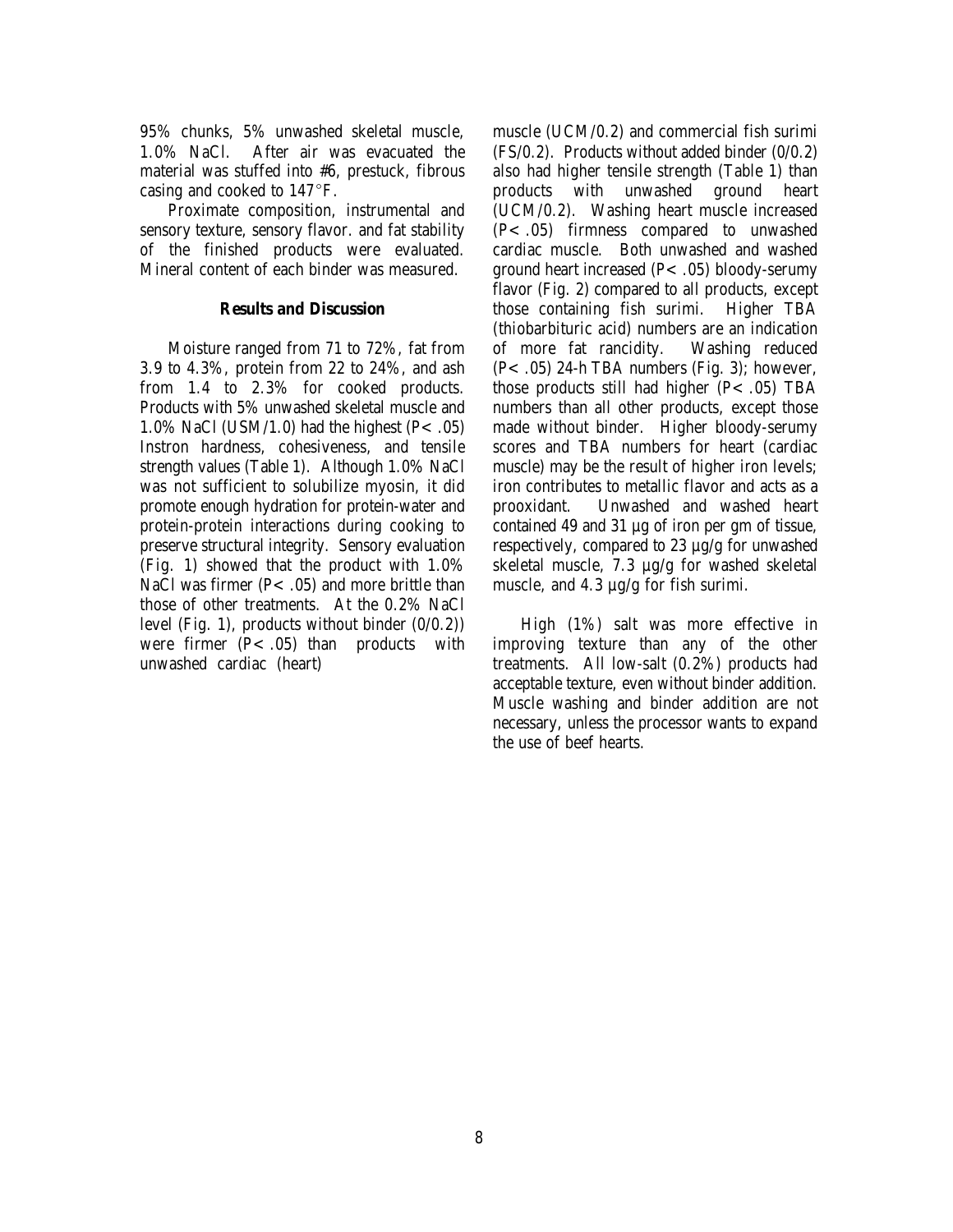| Treatment | Tensile strength<br>(gm/cm <sup>2</sup> ) <sup>a</sup> | Hardness $(KG)$ <sup>b</sup> | Cohesiveness <sup>®</sup> | Cook yield $(\%)$  |
|-----------|--------------------------------------------------------|------------------------------|---------------------------|--------------------|
| USM/2     | $421.3^{\text{ef}}$                                    | $24.8^{\text{de}}$           | $28.6^{\circ}$            | $91.0^{\circ}$     |
| WSM/2     | $474.5$ <sup>f</sup>                                   | $25.6^{\text{de}}$           | $33.0^{\circ}$            | $94.2^{\circ}$     |
| UCM/2     | $342.9^{\circ}$                                        | $24.9^{\text{de}}$           | $27.4^{\circ}$            | $93.1^{\text{de}}$ |
| WCM/2     | $438.2$ <sup>ef</sup>                                  | $26.8^{\text{de}}$           | $30.9^{\circ}$            | $91.6^{\text{de}}$ |
| FS/2      | $380.1^{\text{de}}$                                    | $22.9^{\circ}$               | $33.2^{\circ}$            | $94.2^{\circ}$     |
| 0/0.2     | $443.0$ <sup>ef</sup>                                  | $29.5^\circ$                 | $29.9^{\text{d}}$         | $91.9^{\text{de}}$ |
| USM/.0    | $637.0^{\circ}$                                        | $42.2^{\text{f}}$            | $43.4^\circ$              | $92.6^{\text{de}}$ |

**Table 1. Instron Tensile Strength, Hardness, and Cohesiveness of Precooked, Restructured Beef Formulated with Either .2 or 1.0% NaCl and Either with or without Unwashed and Washed Skeletal (USM and WSM) and Cardiac (UCM and WCM) Muscle and Fish Surimi (FS)**

a Tensile strength.

b Peak force of first compression to 50% of height.

<sup>e</sup>(Total energy of second compression/total energy of first compression)  $\times$  100.

 $\frac{\text{defg}}{\text{Column}}$  only (P < .05).



**Figure 1. Sensory Textural Attributes of Precooked, Restructured Beef Formulated with Either .2% NaCl or 1.0% NaCl and Either with or without Unwashed and Washed Skeletal (USM and WSM) and Cardiac (UCM and WCM) Muscle and Fish Surimi (FS).** ( $^{abcd}P < .05$ ).